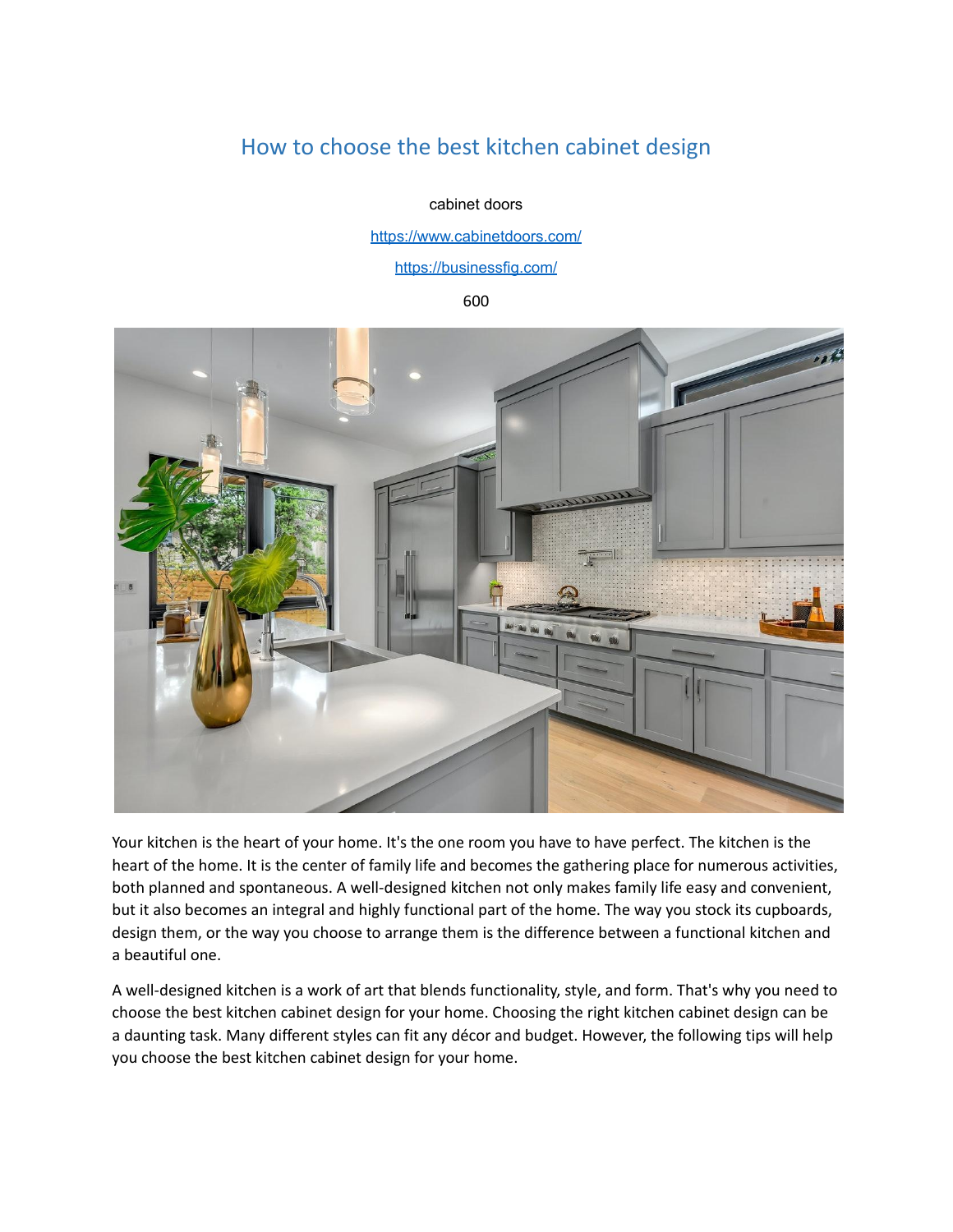### Select kitchen style preference

Select a style that you want to be applied to the kitchen interior. The style of the kitchen cabinets used will determine how you will decorate the rest of the kitchen. If you want to have a traditional and classic look, there is no way for you to ignore the styles of cabinets. The styles of kitchen cabinets can be found in a traditional, modern, and transitional type of kitchen.

If your kitchen style is modern, then it is recommended to choose modern kitchen cabinets. The modern kitchen design can be defined as a kitchen design with a minimalistic and sleek look. Minimalist and sleek kitchen [cabinet](https://www.cabinetdoors.com/)s and cabinet doors can be designed by using simple design and high-quality material. The modern kitchen cabinets will be a good choice for your modern kitchen.

#### Choose a workable material

As you can see, the kitchen cabinet design is a very important part of the kitchen itself. Not only does it store and organize your kitchen supplies, but it also serves as a decoration piece. If you are planning to renovate your kitchen, then you might want to think about changing your kitchen cabinet design.

Picking the right material for your kitchen cabinets is a very important step in your project. Why? Because cabinets are typically the most expensive part of your kitchen renovation, you want to make sure that you get the most out of your investment. That's why it's important to get it right the first time.

#### Select wood and color

The first thing to decide is the type of wood you want to use. You can choose whether your cabinets are made of solid wood, wood veneer, or a combination of both. Solid wood cabinets are more expensive, but they last longer, and they are better able to withstand heat, moisture, and wear and tear. Wood veneers are cheaper and less durable. They are made from thin layers of wood that are glued together. You can select the type of wood you want for your kitchen cabinets, including oak, maple, cherry, walnut, or a combination of [wood](https://www.houzz.com/magazine/8-stunning-stain-colors-for-kitchen-cabinets-stsetivw-vs~7796662)s. The color of the wood should also be in harmony with the style of the kitchen.

#### Maximize storage

When people are looking for kitchen cabinets, one of the most common things that come to mind is the amount of storage that can be found in each unit. This is because kitchens are often where you have a lot of items you need to store: pots and pans, food, spices, and all sorts of other things. It's important to have a functional storage system in your kitchen so that you're not wasting space and money on something that is not useful. As you think about the cabinets you're planning on purchasing, ask yourself what you will be storing in the cabinets and how much storage you need. This will help you to determine the size of the cabinets that you need and how to arrange them.

Kitchen cabinets are a great place to store all your kitchen items, which is why they are an essential part of any kitchen. But not all kitchen cabinets are created equal when it comes to storage. For example, a kitchen with a lot of pots, pans, and dishes will require a large pantry. But if you have a small kitchen and